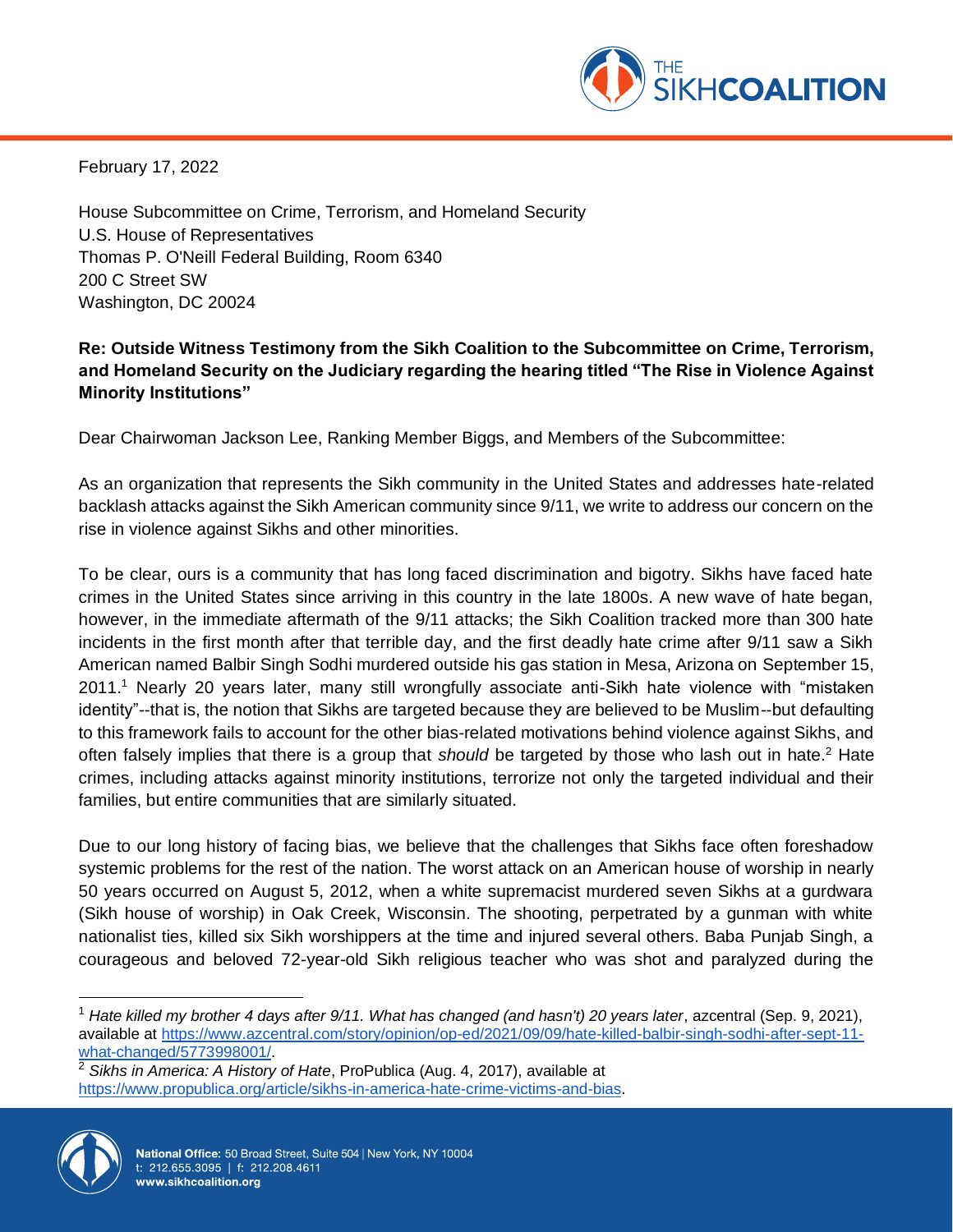

assault, sadly passed away from his injuries on March 2, 2020, making him the seventh victim of this deadly assault.<sup>3</sup> Since the Oak Creek shooting, additional gurdwaras and other minority houses of worship throughout the nation have been actively targeted through vandalism, arson, bomb threats, bioterrorism, and mass shootings.

Following the Oak Creek shooting, the Sikh Coalition, in collaboration with other advocacy organizations, advocated for updating the FBI's hate crime reporting codes to more accurately capture anti-bias incidents, including anti-Sikh incidents for the first time, in the Uniform Crime Report.<sup>4</sup> Since then the FBI's annual hate crime report consistently categorizes anti-Sikh violence within the top five most targeted religious communities, but when one controls for population sizes of these religious minorities, it quickly becomes clear that Sikhs remain more vulnerable than likely any other religious population in the country.

Since the reporting of hate crimes to the FBI remains voluntary, federal hate crime statistics remain woefully inadequate. According to the most recent reporting by the Bureau of Justice Statistics, there were an estimated 246,900 hate crimes transpiring annually within the United States from 2005 to 2019.<sup>5</sup> The FBI's most recent annual hate crime report in 2020, by contrast, reported only 3 percent of this estimate, with just 8,263 hate crime incidents documented. With just 16 percent of participating agencies reporting hate crimes data, it is apparent that the current model of voluntary reporting and hate crime response training yields very limited statistics.<sup>6</sup> The large gaps in hate crime reporting and failures to prioritize hate crime threats remain among our nation's largest security threats; this, and the broader danger of white supremacist extremist ideology that continues to target our and other communities, requires further substantial action by Congress.

The failures to address hate crimes and white supremacist violence against individuals has resulted in more acts of hate being directed at minority institutions, including our houses of worship. The Sikh Coalition has tracked an alarming increase in attacks against gurdwaras over the past five years. In September of 2017, a white man defaced a gurdwara in Hollywood, California calling for the nuking and death of Sikhs and threatened to slit the throat of an onlooker.<sup>7</sup> In July of 2019, a gurdwara in Hughson, California, was broken into and the Sikh caretaker was assaulted and told to "go back" to a foreign country.<sup>8</sup> In January

<sup>3</sup> *Priest Paralyzed in Mass Shooting at Sikh Temple in 2012 Dies from Injuries*, New York Times (March 4, 2020), available at [https://www.nytimes.com/2020/03/04/us/baba-punjab-singh-wisconsin.html.](https://www.nytimes.com/2020/03/04/us/baba-punjab-singh-wisconsin.html)

<sup>4</sup> *Making History, First Sikh Testifies at U.S. Senate Hearing*, The Sikh Coalition (Sep. 20, 2012), available at [https://www.sikhcoalition.org/blog/2012/making-history-first-sikh-testifies-at-us-senate-hearing/.](https://www.sikhcoalition.org/blog/2012/making-history-first-sikh-testifies-at-us-senate-hearing/)

<sup>5</sup> *Hate Crime Victimization, 2005-2019*, Department of Justice Bureau of Justice Statistics (Sep. 2021) available at [https://bjs.ojp.gov/library/publications/hate-crime-victimization-2005-2019.](https://bjs.ojp.gov/library/publications/hate-crime-victimization-2005-2019)

<sup>6</sup> *2020 Hate Crime Statistics* (2021), Federal Bureau of Investigations (2021), available at [https://crime-data](https://crime-data-explorer.fr.cloud.gov/pages/explorer/crime/hate-crime)[explorer.fr.cloud.gov/pages/explorer/crime/hate-crime.](https://crime-data-explorer.fr.cloud.gov/pages/explorer/crime/hate-crime)

<sup>7</sup> *LAPD seeks suspect who vandalized Los Feliz Sikh temple, threatened witness*, LA Times (Sep. 18, 2017), available at [https://www.latimes.com/local/lanow/la-me-ln-sikh-temple-hate-crime-20170918-story.html.](https://www.latimes.com/local/lanow/la-me-ln-sikh-temple-hate-crime-20170918-story.html)

<sup>8</sup> *Sikh Priest Attacked Inside Hughson Home Told 'Go Back, Go Back'*, CBS Sacramento (Jul. 26, 2019), available at [https://sacramento.cbslocal.com/2019/07/26/sikh-priest-attacked-go-back/.](https://sacramento.cbslocal.com/2019/07/26/sikh-priest-attacked-go-back/)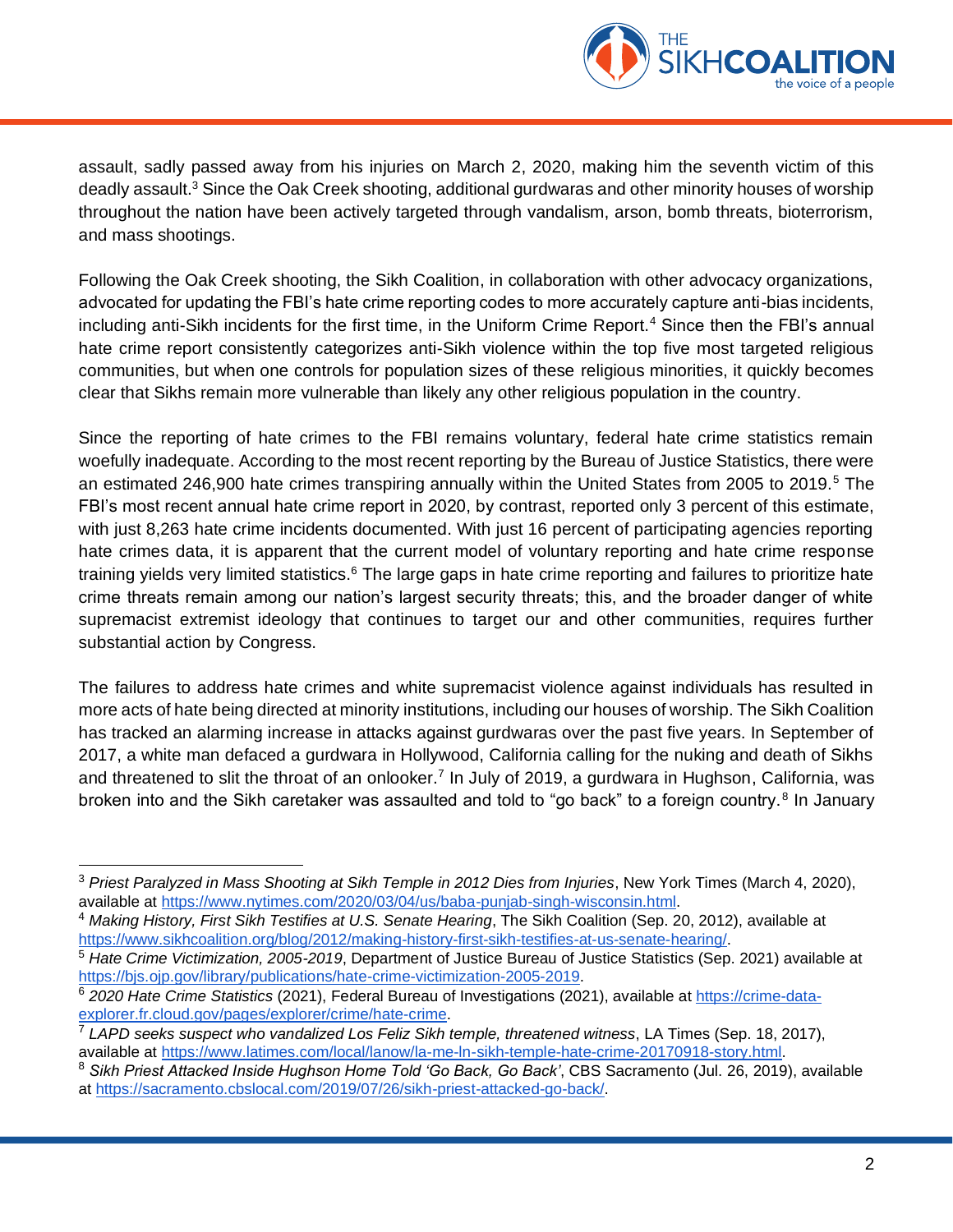

2020, another Gurdwara in Orangevale, California was vandalized with white nationalist graffiti<sup>9</sup> after its grand opening; reporters later discovered that a prominent and dangerous white supremacist<sup>10</sup> lived within a mile of the gurdwara. In August of last year a gurdwara under construction in Long Island, New York was vandalized with hateful slurs and pro-Trump messaging.<sup>11</sup> In September 2021, a gurdwara in Federal Way, Washington was vandalized and had equipment stolen.<sup>12</sup> We fear that without federal intervention, more gurdwaras and minority houses of worship will continue to see hate violence come to their doorsteps.

#### **New Policies and Better Tracking to Prevent Hate Crimes**

Better tracking is essential to solving the policy problem of hate, as is the development of new policies to prevent hate crimes and the targeting of minority institutions. Congress must mandate all local, state, and federal law enforcement agencies to provide more accurate hate crime statistics to the FBI on a quarterly basis. Data has to drive policy, and we need ways to collect information on actual victim identities rather than just perceived bias identities. We recommend that this committee investigate the feasibility of mandating data collection on hate crimes to eliminate underreporting by law enforcement agencies and better inform targeted communities on the threats they face.

Congress must also ensure that the COVID-19 Hate Crimes Act, and its provisions from the Jabara-Heyer NO HATE Act, are being effectively implemented with adequate funding. The recently enacted law would modernize the federal hate crime reporting system and encourage state and local law enforcement to report hate crime statistics to the federal government. It will also create opportunities to rehabilitate hate crime offenders by giving them the option of learning more about the community they targeted and participating in community service projects. Lastly, this bill will create better hate crime victim support and assistance services like hate crime reporting hotlines. However, without adequate funding, these policy improvements cannot go into effect or protect our communities.

Finally, we note that victims of hate crimes are often denied access to justice for acts of hate committed against them. Congress must close the loophole in federal hate crime prosecution, current law requires an act of bigotry to be the singular motivating factor of the crime. Many times, bias is just one of many factors in the targeting of an individual for a hate crime; without intervention, justice is denied to hate crime victims and perpetrators are not held accountable for their acts of hate. Reintroducing and passing the Justice for

[investigation\\_n\\_5f1f510cc5b638cfec48ba4.](https://www.huffpost.com/entry/andrew-casarez-neo-nazi-police-investigation_n_5f1f510cc5b638cfec48ba47)

<sup>&</sup>lt;sup>9</sup> Swastikas, 'white power' spray-painted outside of Sikh temple in Orangevale, Fox 40 (Jan. 13, 2020), available at [https://fox40.com/news/local-news/swastikas-white-power-spray-painted-outside-of-sikh-temple-in-orangevale/.](https://fox40.com/news/local-news/swastikas-white-power-spray-painted-outside-of-sikh-temple-in-orangevale/)

<sup>10</sup> *Leader Of Dylann Roof-Worshipping Neo-Nazi Group Under Police Investigation*, Huffington Post (Jul 27, 2020), available at [https://www.huffpost.com/entry/andrew-casarez-neo-nazi-police-](https://www.huffpost.com/entry/andrew-casarez-neo-nazi-police-investigation_n_5f1f510cc5b638cfec48ba47)

<sup>11</sup> *Racist, pro-Trump vandal targets Sikh temple on Long Island*, Daily News (Sep. 5, 2021), available at [https://www.nydailynews.com/new-york/nyc-crime/ny-racist-vandalism-sikh-temple-long-island-donald-trump-](https://www.nydailynews.com/new-york/nyc-crime/ny-racist-vandalism-sikh-temple-long-island-donald-trump-20210805-hovi7lbvebabnkcxbhs72gc43e-story.html)[20210805-hovi7lbvebabnkcxbhs72gc43e-story.html.](https://www.nydailynews.com/new-york/nyc-crime/ny-racist-vandalism-sikh-temple-long-island-donald-trump-20210805-hovi7lbvebabnkcxbhs72gc43e-story.html)

<sup>12</sup> *Police investigating after Federal Way Sikh center vandalized*, The Seattle Times (Sep. 19, 2021), available at [https://www.seattletimes.com/seattle-news/law-justice/police-investigating-after-federal-way-sikh-center](https://www.seattletimes.com/seattle-news/law-justice/police-investigating-after-federal-way-sikh-center-vandalized/)[vandalized/.](https://www.seattletimes.com/seattle-news/law-justice/police-investigating-after-federal-way-sikh-center-vandalized/)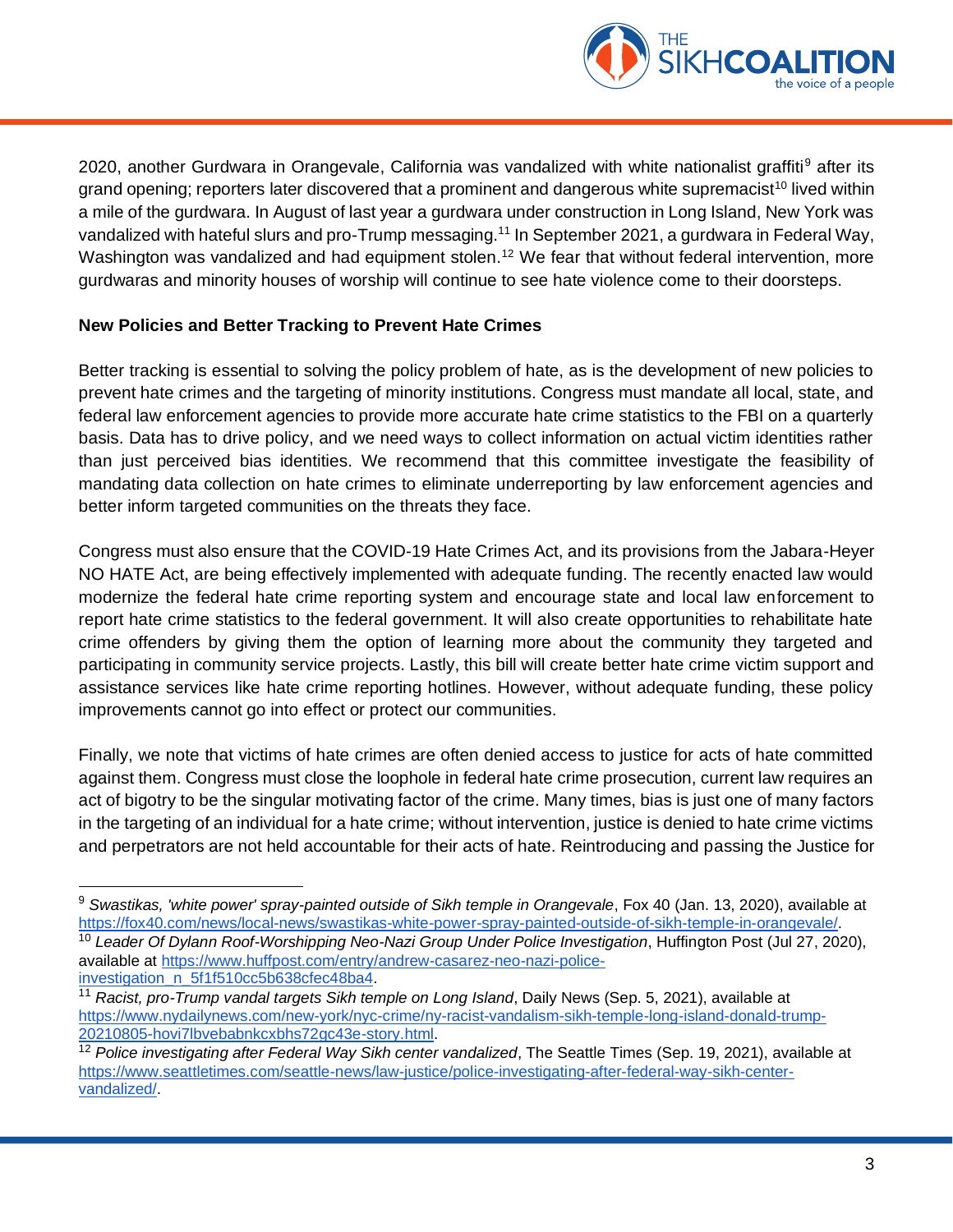

Victims of Hate Crimes Act can ensure that hate crime perpetrators can no longer avoid federal prosecution by allowing for hate crime charges when bias is part of other motivating factors.

# **Improving Access to Critical Security Resources and Support Programs that Reduce Community Tensions**

The Sikh Coalition has assisted more than 80 gurdwaras throughout the United States in accessing federal and state resources to better protect them against acts of hate. We have also outlined for gurdwaras how to apply to grant programs like the Non-Profit Security Grant (NGSP), which was established to help houses of worship harden their security postures. Smaller congregations, however--including most gurdwaras--face a number of barriers that prohibit them from applying to this program. The narrow filing timelines and level of technical expertise required for the complicated application process effectively limits the reach of NGSP funding, excluding the communities that need it the most (who often rely on volunteer labor or have limited English proficiency). Even when the grants are submitted, there is often no information provided as to why they are rejected--which in turn limits applicants' abilities to improve future applications.

Congress should act to remediate the NGSP by expanding the filing application timelines, simplifying the application requirements, providing technical assistance programs to houses of worship, and ensuring equitable access of funding to smaller congregations that are vulnerable to hate crimes and white supremacist activity. The program also requires significantly more funding to protect more houses of worship across the nation.

Additionally, community programs such as the Department of Justice Community Relations Service are vital to promoting a greater understanding of minority communities. The program has developed critical resources including protecting houses of worship forums, convening community stakeholder listening sessions, developing cultural competency resources for the Sikh and Muslim community, and providing rapid response to hate crime incidents. Continued funding for this program ensures that misconceptions about Sikhs and other communities do not escalate into violence. Congress must continue to increase funding for these services to address the threats facing our communities.

### **Elevate Federal Responses to White Supremacist Violent Activity and Internet Radicalization**

The federal government's response continues to inadequately address the severity of the problem of white supremacist and nationalist violence.<sup>13</sup> Oak Creek was a painful reminder that white supremacist views were alive and well in America, and that they have deadly consequences for a wide range of communities. With each subsequent attack on other houses of worship, the pattern of white supremacist violence targeting our communities is undeniable.

<sup>13</sup> *U.S. Law Enforcement Failed to See the Threat of White Nationalism. Now They Don't Know How to Stop It*, New York Times (Nov. 3, 2018), available at [https://www.nytimes.com/2018/11/03/magazine/FBI-charlottesville-white](https://www.nytimes.com/2018/11/03/magazine/FBI-charlottesville-white-nationalism-far-right.html)[nationalism-far-right.html.](https://www.nytimes.com/2018/11/03/magazine/FBI-charlottesville-white-nationalism-far-right.html)